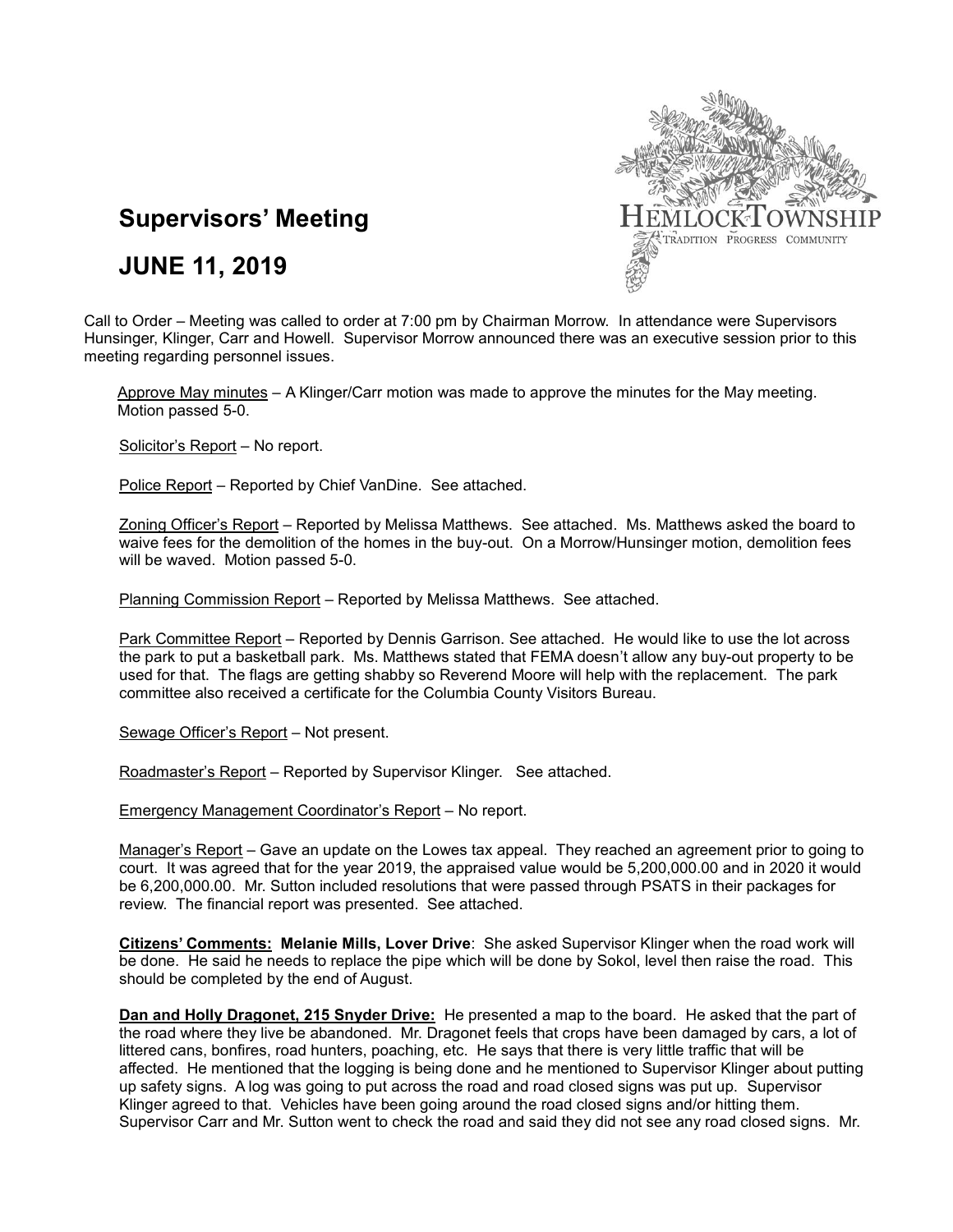Dragonet asked why Mr. Sutton drove across the fields and had the tree removed. Mr. Sutton responded that Snyder Drive is a township road, not a private driveway, and opened to the public so the road will stay opened until the board of supervisors decides to close it. Before the road was closed, this issue should have been brought back to the board. Mrs. Dragonet said the only time she hears cars is at one in the morning speeding up and down and throwing out trash. She was told to call the police when these activities occur. Supervisor Carr asked other residents to comment on this issue.

**Artie Kissinger, Snyder Drive:** Mr. Kissinger felt that Mr. Dragonet embellished the problems on the road and hoped the road would stay opened. He would like to get out of his driveway and go either way.

**Travis Carr:** He purchased property and would need to have access to Snyder Drive. He states that the snow drifts in the winter and would like the option of having a second access off his road.

**Anna Kissinger, Snyder Drive:** She has been a resident on Snyder Drive for over thirty years. She has not seen any safety issues on the road besides someone getting stuck now and again. She would like to keep the road open. She does not agree that the road is not safe.

**Tim Carr:** He would like to continue using that road and having it maintained. He co-owns some of the land on Snyder Drive. He uses it several times a month. Only had his crops damaged twice in forty years. Feels the road should be kept open.

Much further discussion followed. Supervisor Morrow said the board will take the road closing under advisement and get further information prior to making any decision. The question is when to keep the road closed sign up. Mr. Sutton stated it is the contractor's responsibility to put up the signs with the township's permission.

After further discussion of the issue, Supervisor Morrow said the board will take it under advisement and get more information, then a decision will be made. On a Klinger/Morrow motion, the road closed sign will be put up when logger is doing his work and removed when he is done. Motion passed 4-0 During this time Supervisor Hunsinger needed to step out of the room so he was not present to vote.

**Kevin Martz, Orchard Drive:** Stated that there is a ditch that has washed out about two and one-half to three feet in some areas and the macadam has chipped away. The pipe that goes under his driveway is completely clogged. The water goes over the pipe and down onto the road. Is there any plan on cleaning ditches? They will be putting in three cross pipes, so they don't get the volume of water coming down. This will be done by July and August.

**Joe Carr, Mailman:** Asked the supervisors when a pipe will be put in his road. Will it be this year? He has been told by Supervisor Klinger for the past four or five years that this will be taken care of. After further discussion, Supervisor Morrow will meet with Sokol at the end of the week. He will get an answer by Friday.

**Julie Klinger, Maggie Springs:** Thanks to Supervisors Howell for bringing state representative to meet with her to see what can be done on the road and to Supervisor Klinger for working on the pipe and ditch.

**Dennis Garrison, Spring Garden Ave.:** Thanked Supervisor Klinger for opening his drain line and cleaning it out.

**Bob Beishline, Pony Trail Dr.:** The water jumps the curb and runs and brings stones. There needs to be work on the shoulder up the road. Will put pavement near the drain.

**Reverend Moore, Fernville:** Thanked the Chief of Police for sending two officers to do fingerprinting. Also thanked the Supervisors that attended the get together at the park.

#### **Old Business:**

**1. Managers Bond** – Jeffrey Sutton is now bonded through our insurance company.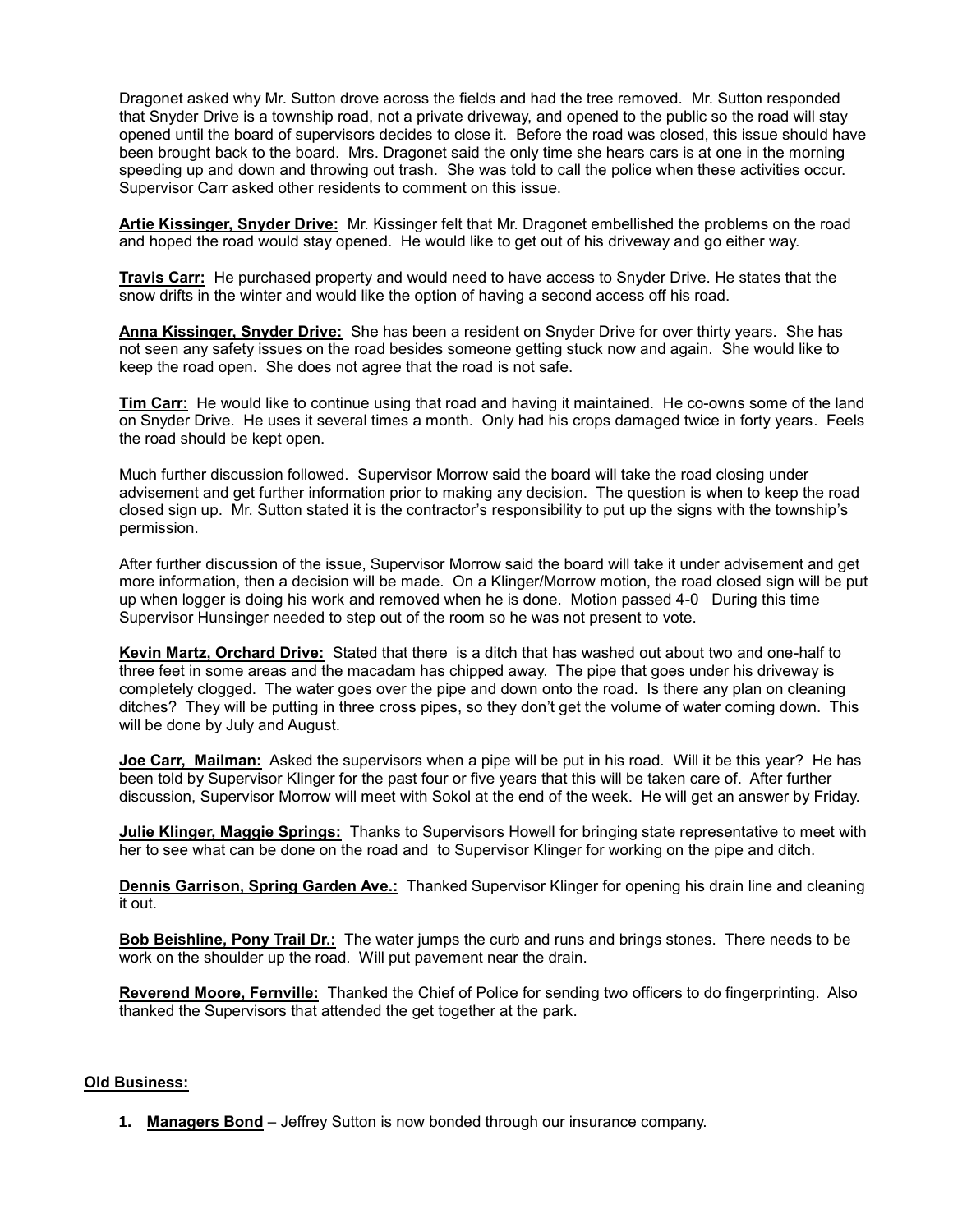- **2. Road Dust Oil** Seven residents signed up for dust oil with a total of 2,220 feet of road. Supervisor Klinger and Mr. Sutton will meet with Midland to get the date and time schedule.
- 3. **Message Board damage/repair** The message board that was damaged during the high wind-storm. It has been repaired and put back in service and the bill was paid by our insurance policy.
- 4. **Madison Township/Millville Borough Police Contract renewal** Mr. Sutton and two supervisors met with Chief Van Dine and Sergeant Traugh to discuss the contract. Michelle Densburger, Madison Township Supervisor, said the current contract has 16 hours but does not include calls for service, the new contract would be 20-hour patrol and includes calls for service. The new contract starts in 2021 and she asked if the contract could be for five years instead of three. Further discussion followed. On a Carr/Hunsinger motion, the township can set things in place within Hemlock Township to document all the proposed language for the new five-year contract starting in 2021, base amount of \$56,314.00, 20 hours of service that include calls for service, Hemlock retains 100% of fines, and we share the cost of legal fees. Motion passed 5-0.
- 5. **House Bill 349 – PA Construction Code Inspector list** There is a bill in the senate to require second inspector. Tri-County COG stated that there is no need for a second inspector to be offered in the township because they are intergovernmental. According to Solicitor Lewis, the bill states this is required even if you are intergovernmental. We will wait to see if the bill passes.

## **New Business:**

- 6. **Lap Top purchase** According to FEMA, we can purchase a computer to use for the work we are doing for documentation and processing the reimbursements. A computer was purchased.
- 7. **Class 8 truck grant** There is a grant through Driving PA forward that will replace the old GMC truck with environmentally friendly vehicles. We would pay 10% out of pocket. On a Hunsinger/Morrow motion, permission is given to apply for the grant. Motion passed 5-0.
- 8. **Traffic light repairs** The township will have to pay \$3,813.00 for work done on the light at Millville Road. It malfunctioned during the last storm. The Columbia Mall will be responsible for \$4,298 for work done on their traffic signal.
- 9. **Orchard Drive Citizen concern** The Brokenshires spoke with Mr. Sutton and asked if Rambo Drive and Orchard Drive can be chipped or blacktopped. Supervisor Klinger stated that he has applied for a dirt and gravel grant for this area. If we don't get the grant, we will use about \$10,000 to do work in that area. Tar and chipping won't work on that area.
- 10. **Waive Township Taxes** Ms. Bella asked if the township would wave their part of the taxes for the houses in the blood buy-out. On a Morrow/Car motion, township taxes from the buy-out will be waived. Motion passed 5-0.
- 11. **MJ Real Estate Preliminary/Final Subdivision** The county comments were that the plans need to be signed and notarized. The other request was to review the plan that shows a little strip which was approved in the 1990's but never transferred. On a Carr/Hunsinger motion, approval was given to transfer add on lot to two properties as presented by Mr. Oman. Motion passed 5-0.
- 12. **Maggie Springs** Discussed above.